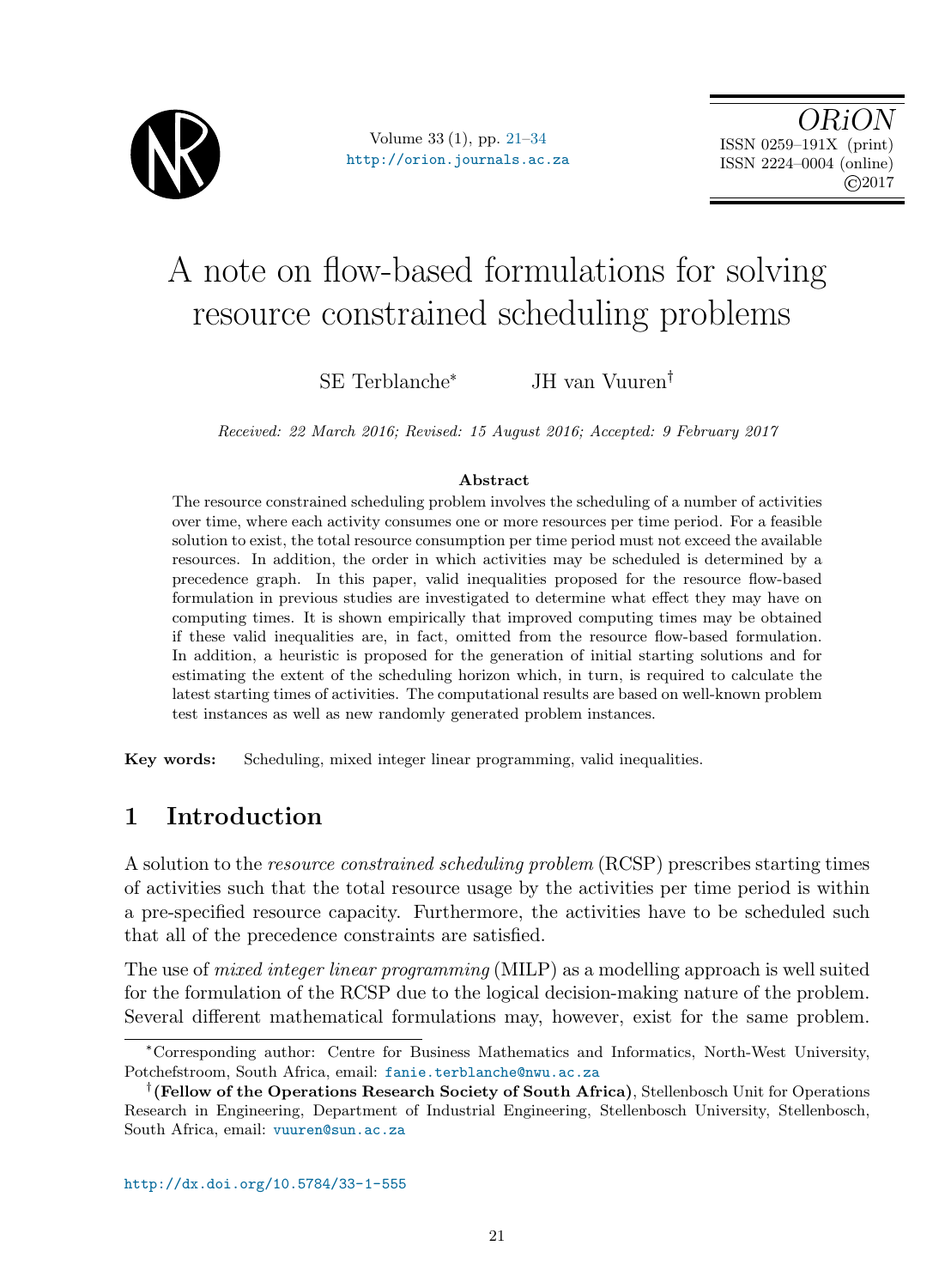These different formulations may be equivalent in terms of representing the feasible region and the objective function of the RCSP, but they may differ in the number of variables and constraints. This may, in turn, have an impact on the efficiency with which the underlying algorithm finds solutions to these models. In the literature, three main classes of RCSP formulations can be found, namely time-indexed formulations [\[10,](#page-13-0) [12\]](#page-13-1), resource flow-based formulations [\[3,](#page-12-1) [4\]](#page-12-2) and event-based formulations [\[9,](#page-13-2) [16\]](#page-13-3).

In a resource flow formulation, the resource consumption of activities is modelled as a network flow problem. That is, continuous variables represent the flow of a resource from one activity to the next. The start time of an activity is modelled as a continuous variable, while binary decision variables are required to fix the ordering of the activities. In this paper it is shown that valid inequalities applied to the resource flow formulation by Koné et al. [\[9\]](#page-13-2) may actually have a detrimental effect on computing times. Empirical results provided below show that improved computing times are obtained if these valid inequalities are, in fact, excluded from the RCSP formulation. In addition, a resource graph expansion (RGE) heuristic is proposed for the purpose of estimating the scheduling horizon which, in turn, is required to calculate the latest starting times of activities. The resulting solution from the RGE heuristic may also be applied as a starting solution of the overall RCSP.

In the following section, a resource flow-based formulation of the RCSP is provided. The valid inequalities of interest are also identified. These inequalitites may be omitted from the formulation of the RCSP in order to speed up computing times. Details of the proposed RGE heuristic are presented in Section [3,](#page-3-0) and this is followed by a description of an iterative linear programming approach for calculating the earliest and latest allowable starting times of activities. Computational results are presented in Section [4](#page-5-0) based on well-known RCSP problem instances and randomly generated instances. The paper closes in Section [5](#page-12-3) with a brief summary and some ideas for follow-up future work.

### 2 A resource flow formulation of the RCSP

The earliest resource flow MILP formulation of the RCSP is due to Artigues *et al.* [\[3\]](#page-12-1), who proposed a polynomial insertion algorithm for solving the RCSP. This formulation is driven by an algorithmic approach and is not formulated for the purpose of solving it with an MILP solver. Koné *et al.* [\[9\]](#page-13-2) were the first to provide numerical results for a resource flow RCSP formulation solved using an off-the-shelf, commercial MILP solver.

In order to facilitate a formulation of the RCSP, the following notation is required. Let  $\mathcal R$ denote the set of resources and let  $A$  denote the index set of all activities. Furthermore, let  $d_i$  be the duration of activity  $i \in \mathcal{A}$ , measured in days, and let  $v_{ri}$  be the quantity of resource  $r \in \mathcal{R}$  being consumed by activity  $i \in \mathcal{A}$  per day. Also, let  $E_i$  be the earliest start time and let  $L_i$  be the latest start time of activity  $i \in \mathcal{A}$ . The earliest and latest start times of an activity are functions of a so-called precedence graph (of which the nodes represent the various activities and each directed edge a precedence relationship) and the planning horizon. An approach toward calculating  $E_i$  and  $L_i$  is provided in Section [3.](#page-3-0) Moreover, let  $P(i) \subseteq A$  denote the set of immediate predecessor activities of activity  $i \in A$  (that is, all incident predecessor activities according to the precedence graph). Finally, let  $\mathcal{S}(i) \subseteq \mathcal{A}$ denote the set of immediate successor activities of activity  $i \in \mathcal{A}$  (that is, all incident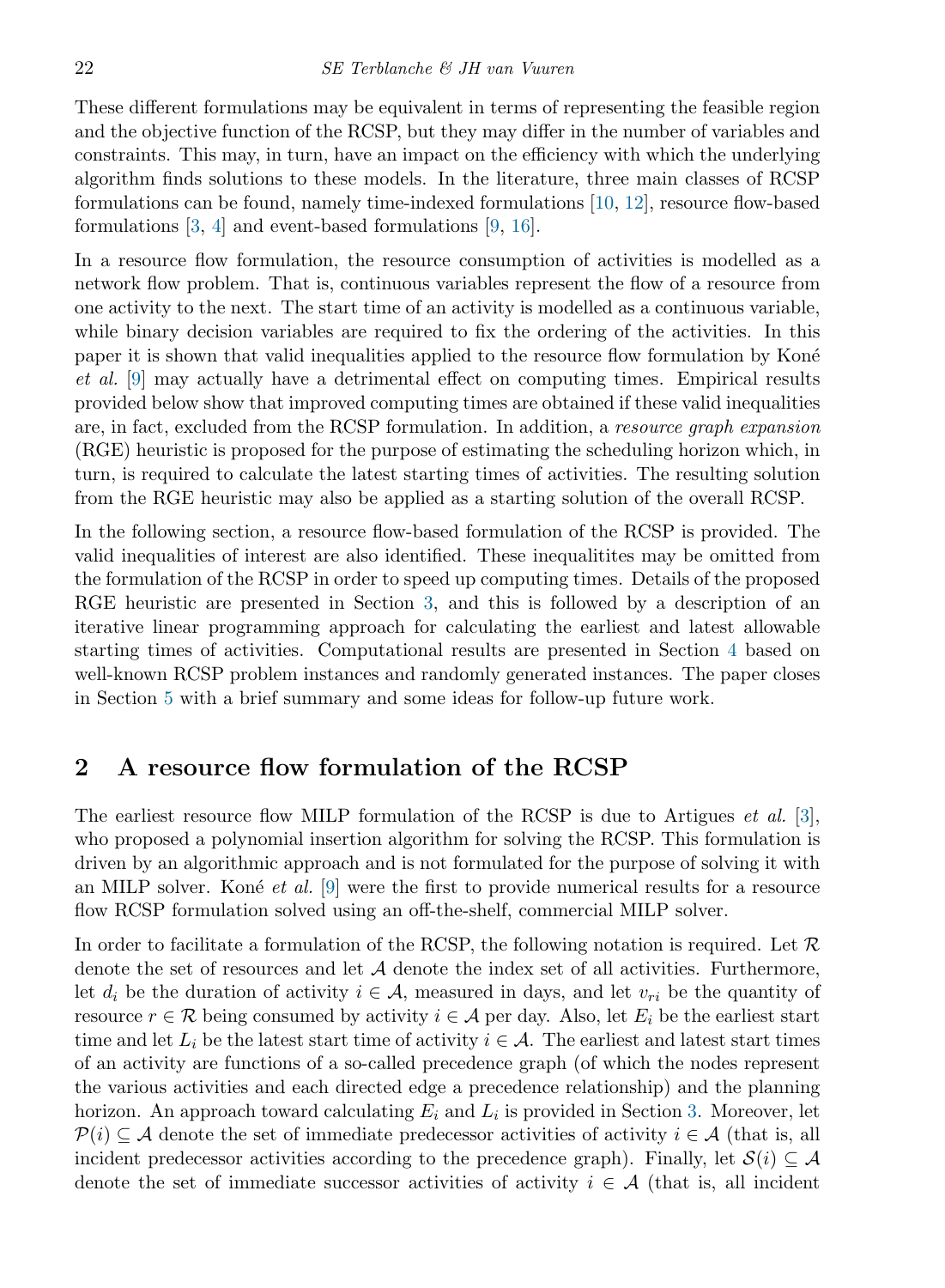successor activities according to the precedence graph), and let  $U_r$  be the upper limit on the quantity of resource  $r \in \mathcal{R}$  that may be consumed per day.

In order to facilitate the formulation of resource flow constraints below, two artificial activities are introduced, both with a duration of zero. A source activity  $i^+$  is introduced with  $\mathcal{P}(i^+) = \emptyset$  and  $\mathcal{S}(i^+) = \{i \in \mathcal{A} : \mathcal{P}(i) = \emptyset\}$ , and a sink activity  $i^-$  is introduced with  $S(i^-) = \emptyset$  and  $\mathcal{P}(i^-) = \{i \in \mathcal{A} : S(i) = \emptyset\}$ . Furthermore, for the source and sink activities,  $v_{ri} = U_r$  and  $v_{ri} = U_r$ , respectively, for all  $r \in \mathcal{R}$ .

The primary decision variables are the starting times  $s_i \geq 0$  for each of the activities  $i \in \mathcal{A}$ . In order to formulate the resource requirement constraints, resource flow variables  $f_{rij} \geq 0$ are introduced to denote the flow of a resource  $r \in \mathcal{R}$  from activity  $i \in \mathcal{A}$  to  $j \in \mathcal{A}$ . Binary variables  $z_{ij} \in \{0, 1\}$ , called the linear ordering variables, are used to indicate the ordering of activities. That is, if  $z_{ij} = 1$  it indicates that activity j is scheduled to start only after completion of activity i. Consequently, the linear ordering variables also indicate whether the transfer of a resource is permitted from activity  $i \in \mathcal{A}$  to  $j \in \mathcal{A}$ .

The objective of the resource flow RCSP is to

<span id="page-2-7"></span><span id="page-2-6"></span><span id="page-2-5"></span><span id="page-2-4"></span><span id="page-2-3"></span><span id="page-2-2"></span><span id="page-2-1"></span><span id="page-2-0"></span>
$$
minimise \t s_i- \t(1)
$$

subject to the constraints

$$
z_{ij} = 1, \qquad j \in \mathcal{A}, \ i \in \mathcal{P}(j), \tag{2}
$$

$$
s_j - s_i - (d_i + M)z_{ij} \ge -M, \quad (i, j) \in \mathcal{A}^2, \ i \ne j,
$$
 (3)

$$
f_{rij} - \min\{v_{ri}, v_{rj}\}/d_i z_{ij} \leq 0, \qquad (i, j) \in \mathcal{A}^2, \ i \neq j, \ r \in \mathcal{R}, \tag{4}
$$

$$
\sum_{i \in \mathcal{A} \setminus \{j\}} f_{rij} = v_{rj}, \quad j \in \mathcal{A} \setminus \{i^+\}, \ r \in \mathcal{R}, \tag{5}
$$

$$
\sum_{j \in \mathcal{A} \setminus \{i\}} f_{rij} = v_{ri}, \quad i \in \mathcal{A} \setminus \{i^{-}\}, \ r \in \mathcal{R}, \tag{6}
$$

$$
z_{ij} + z_{ji} \leq 1, \qquad (i,j) \in \mathcal{A}^2, \ i < j,\tag{7}
$$

$$
z_{ij} + z_{jk} - z_{ik} \leq 1,
$$
  $(i, j, k) \in \mathcal{A}^3, i \neq j, i \neq k, j \neq k.$  (8)

The objective function [\(1\)](#page-2-0) minimises the makespan of the schedule by minimising the starting time of the sink activity  $i^-$ , while constraint set  $(2)$  is required to ensure feasibility in terms of activity precedence.

Constraint set [\(3\)](#page-2-2) is collectively called the linear ordering constraints. These constraints determine the value of the linear ordering variables  $z_{ij}$  based on the starting time  $s_j$  of activity j and the completion time of its predecessor i, given by  $s_i + d_i$ . A reasonable choice of the large number  $M$  in [\(3\)](#page-2-2) would be the latest possible finishing time of the schedule, *i.e.*  $M = L_{i^-} + d_{i^-}$ . According to constraint set [\(4\)](#page-2-3), the flow of resources from activity i to activity j is permitted only if activity j is scheduled to start after the completion of activity i, that is when  $z_{ij} = 1$ .

The resource requirements are imposed by constraint sets  $(5)$  and  $(6)$ , stating that all the flow of resources into an activity [\(5\)](#page-2-4) and all the flow of resources out of an activity [\(6\)](#page-2-5) should match the daily resource requirement  $v_{ri}$  of an activity i, for any resource  $r \in \mathcal{R}$ .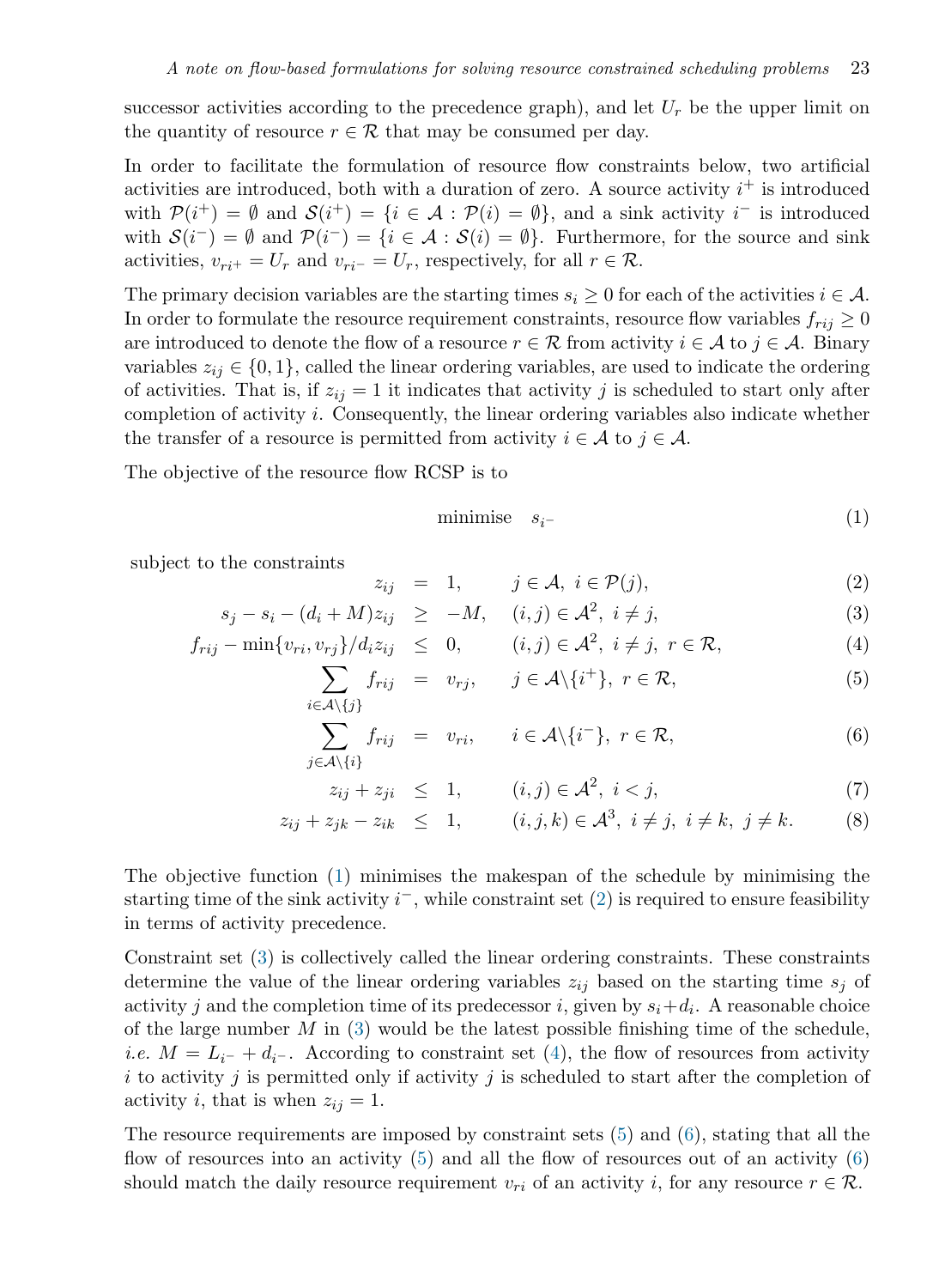According to Koné *et al.* [\[9\]](#page-13-2), constraint set [\(7\)](#page-2-6), which is collectively referred to as directional constraints, ensures that resource flow is either in one direction or the other, or that activities i and j are being processed in parallel, i.e.  $z_{ij} = 0$  and  $z_{ji} = 0$ . Constraints [\(8\)](#page-2-7) are called transitivity constraints which, according to Artigues *et al.* [\[1\]](#page-12-4), are responsible for ensuring that there are no cycles in the permutations.

Constraint sets  $(7)$  and  $(8)$  are redundant valid inequalities [\[11\]](#page-13-4). No evidence of improvement in computing times are, however, provided in any of the computational results where these valid inequalities have been included in the flow-based RCSP formulation [\[2,](#page-12-5) [9\]](#page-13-2).

The computational results reported in this paper show that constraint sets [\(7\)](#page-2-6) and [\(8\)](#page-2-7) may, in fact, have a detrimental effect on computing times for some problem instances when included in the formulation of resource flow RCSP models.

## <span id="page-3-0"></span>3 The resource graph expansion (RGE) heuristic

In addition to the precedence graph, implicity defined by the predecessor and successor sets  $P(i)$  and  $S(i)$ , a resource flow graph is implied by the resource flow variables  $f_{rij}$  and the linear ordering variables  $z_{ij}$ . The basic idea behind the newly proposed RGE heuristic is to incrementally add activities to the resource flow graph while successively generating partial solutions. Once a starting solution to an activity  $i \in \mathcal{A}$  has been calculated, the corresponding start-time variable  $s_i$  is fixed to this solution in subsequent iterations.

The initial RCSP formulation of the RGE heuristic comprises the constraint sets  $(2)-(4)$  $(2)-(4)$  $(2)-(4)$ , which are formulated by taking the entire set of activities into account. The resource flow requirement constraint sets  $(5)-(6)$  $(5)-(6)$  $(5)-(6)$  are initially formulated for a subset of activities  $\mathcal{A}' \subseteq \mathcal{A}$ , which include only the source activity  $i^+$  and its set of immediate successors  $S(i^+)$ . That is,  $\mathcal{A}' = \{i^+\}\cup S(i^+)$ . Solving this relaxed version of the RCSP yields a solution that is feasible with respect to the subset of activities  $\mathcal{A}'$ .

In the following iteration of the heuristic, the start-time variables  $s_i$  are fixed to the solutions  $s_i^*$  obtained during the previous step for all  $i \in \mathcal{A}'$ . It should be noted that the fixing of a variable  $s_i = s_i^*$  is only allowed if the variables of its predecessors have already been fixed. Next, the subset of activities  $A'$  is augmented with the successors of all of the activities in  $\mathcal{A}'$ , that is,  $\mathcal{A}' = \mathcal{A}' \cup (\bigcup_{i \in \mathcal{A}'} \mathcal{S}(i))$ . The resource flow requirement constraint sets  $(5)-(6)$  $(5)-(6)$  $(5)-(6)$  are updated each time the subset  $\mathcal{A}'$  is augmented. A formal outline of the RGE heuristic is provided in Algorithm [1.](#page-4-0)

The purpose of solving the RGE heuristic is two-fold. First, it provides a starting solution for the RCSP which may result in a speed-up of the MILP solver, and secondly, it provides an estimate of the scheduling horizon which, in turn, is required to calculate the latest starting times of activities. Specifying MILP-specific stopping criteria provides several variations on the RGE heuristic. For instance, by specifying a gap limit when solving the relaxed RCSP problem during each iteration, a speed-up of the RGE heuristic may be achieved since the branch-and-bound process will be terminated once the current optimality gap is less than the gap limit. This may, of course, be to the detriment of the quality of the final solution obtained by the heuristic. On the other hand, this may result in the successful computation of feasible solutions within the overall time limit specified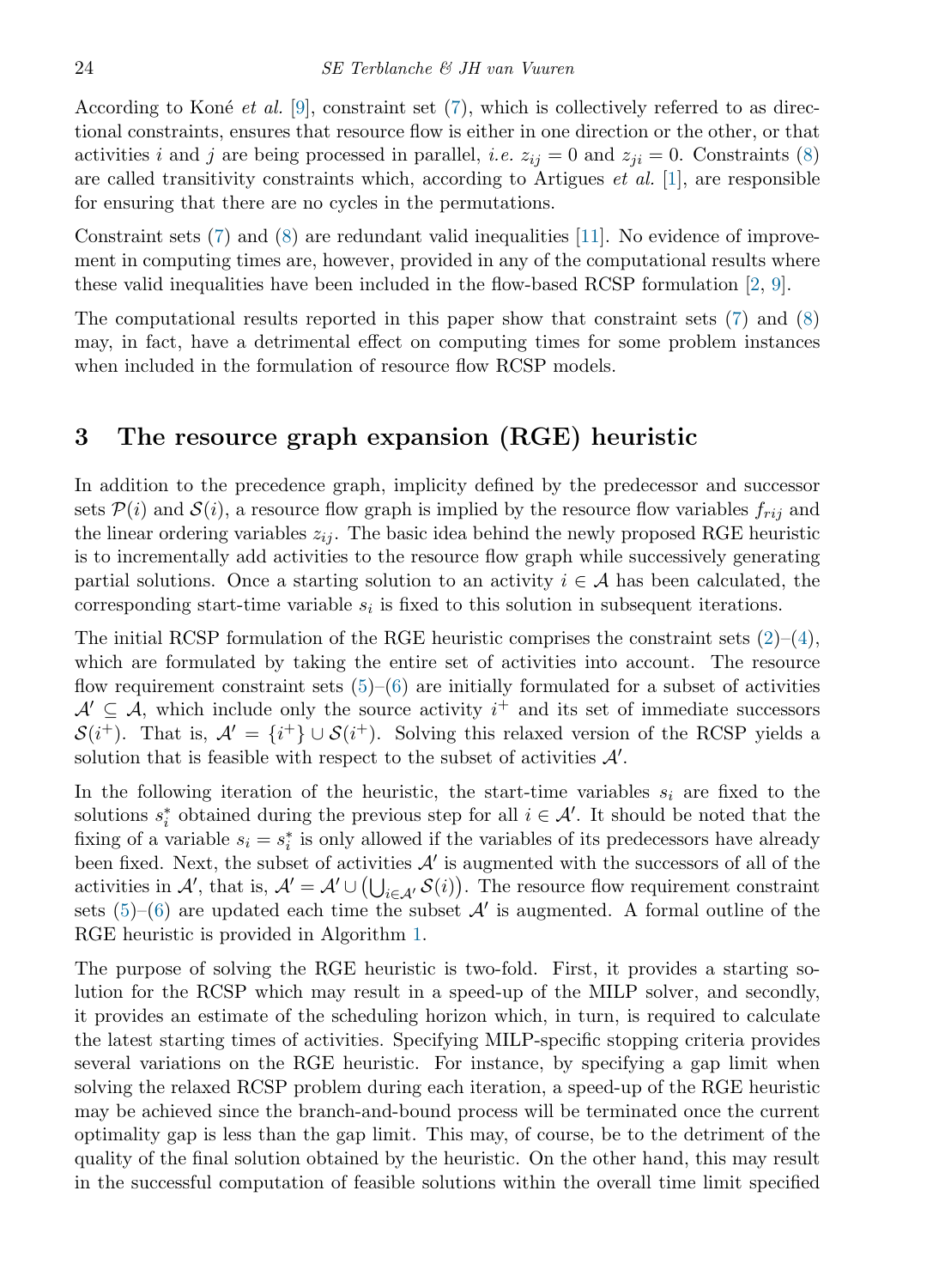#### Algorithm 1: RGE heuristic

 $1 \mathcal{F} \leftarrow \emptyset;$ 2 Formulate constraints  $(2)$ – $(4)$  based on the entire set  $\mathcal{A}$ ;  $\mathbf{3} \mathcal{A}' \leftarrow i^+ \cup \mathcal{S}(i^+);$ 4 Formulate constraints  $(5)-(6)$  $(5)-(6)$  $(5)-(6)$  based on the subset  $\mathcal{A}'$ ; **5** Solve RCSP and obtain solutions  $s_i^*$ , for all  $i \in \mathcal{A}'$ ; 6 while  $A' \neq A$  do  $\mathcal{B} \leftarrow \emptyset;$  $\begin{array}{|c|c|c|}\ \text{s} & \text{for } i\in \mathcal{A}'\setminus \mathcal{F} \text{ do} \end{array}$  $\bullet$  | | fixable  $\leftarrow$  true; 10 **for**  $j \in \mathcal{P}(i)$  do 11 | | if  $j \notin \mathcal{F}$  then 12 | | | fixable  $\leftarrow$  false;  $13$  | if fixable = true then 14 | Fix variable  $s_i = s_i^*$ ; 15  $\vert \vert \vert \mathcal{F} \leftarrow \mathcal{F} \cup \{i\};$ 16 **for**  $j \in \mathcal{S}(i)$  do 17  $\vert \vert \vert \vert \beta \leftarrow \mathcal{B} \cup \{i\};$  $18$   $\mathcal{A}' \leftarrow \mathcal{A}' \cup \mathcal{B};$ 19 | Update constraints  $(5)-(6)$  $(5)-(6)$  $(5)-(6)$  based on the subset  $\mathcal{A}'$ ; 20 Solve RCSP and obtain solutions  $s_i^*$ , for all  $i \in \mathcal{A}'$ ;

<span id="page-4-0"></span>for solving the RCSP. The notation  $RGE(\gamma)$  is used in the remainder of this paper to refer to the RGE heuristic where a gap limit of  $\gamma$  is applied during each successive solution of the relaxed RCSP. A gap limit of  $\gamma = 0$  implies that the relaxed RCSP is solved to optimality.

Conceptually, the approach toward determining  $E_i$  involves solving an optimisation problem in which the objective is to minimise the start time  $s_i$  of activity i, subject to the precedence constraints of the RCSP. Similarly, an optimisation problem that maximises the start time  $s_i$  of an activity i is solved to determine  $L_i$ . It should be noted that some upper bound, say  $T$ , is required on  $s_i$  in order to prevent an unbounded solution in the case of solving the maximisation problem. An estimate of T is provided by the solution of the RGE heuristic.

The optimisation problem for determining  $E_i$  and  $L_i$  involves

$$
minimising / maximising s_i \tag{9}
$$

subject to the constraints

$$
s_j - s_i \leq d_i, \quad (i, j) \in \mathcal{A}^2,\tag{10}
$$

$$
s_i \leq T, \quad i \in \mathcal{A}, \tag{11}
$$

for each activity  $i \in \mathcal{A}$ .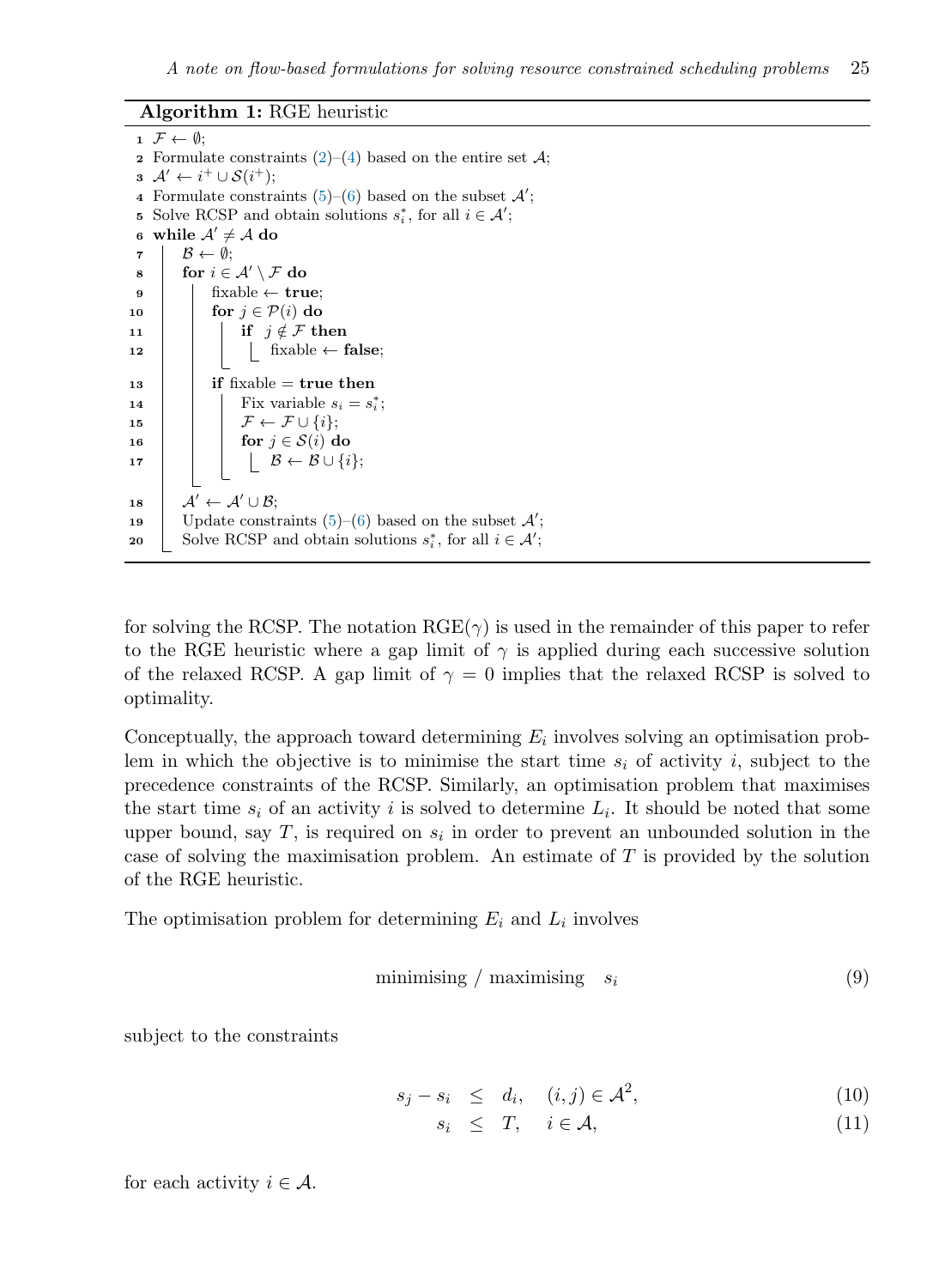#### <span id="page-5-0"></span>4 Computational results

All of the empirical tests reported in this section were performed on an HP Compaq Elite 8300 processor, with four cores, 32GB of RAM and a CPU speed of 3.4 GHz. SuSE Linux was used as operating system and the IBM product, CPLEX v12.6 [\[7\]](#page-12-6), was used as MILP solver.

Several data sets for the RCSP and its variants are available in the research community for the purpose of testing algorithmic ideas. For instance, the project scheduling problem library (PSPLIB) [\[13\]](#page-13-5) is a repository of RCSP problem instances which has been referenced extensively over the years. The PSPLIB comprises the data sets J30, J60, J90 and J120, which are sets of RCSP instances with respectively 30, 60, 90 and 120 activities. Each data set consists of 480 different problem instances, except for the J120 data set which has 600 problem instances. Details on how these problem instances were generated can be found in [\[8\]](#page-13-6). Other well-known data sets are the 39 problem instances of Baptiste and Le Pape [\[5\]](#page-12-7), henceforth referred to as the BL instances, and the Pack instances by Carlier and Néron  $[6]$ . In order to test the efficiency of event-based formulations, Koné et al. [\[9\]](#page-13-2) generated the problem instances KSD15 d and Pack d, which are based on the J30 and Pack instances, respectively. These newly generated instances are characterised by activities having longer durations.

The main objective in this section is to reproduce some of the results reported by Koné *et al.* [\[9\]](#page-13-2) and to evaluate the effect that the valid inequalities [\(7\)](#page-2-6) and [\(8\)](#page-2-7) have on computing times. For this purpose the same data sets used by Kone *et al.* [\[9\]](#page-13-2) are considered in this paper, with the addition of the J60 data set. Further data sets were generated randomly using the software RanGen2 [\[14\]](#page-13-7). Details on the design of RanGen2 can be found in [\[15\]](#page-13-8). The major benefit of using RanGen2 is that it allows for the specification of several input parameters which influence the properties of the randomly generated problem instances. For instance, one of the parameters in RanGen2, called  $I_2$ , is used to specify the level of serialisation that the resulting precedence graph of the generated problem instance should possess. More specifically, if the value  $I_2 = 1$  is specified by the user, a random problem instance is created for which all the activities are serial according to the precedence graph. On the other hand, if  $I_2 = 0$ , all the activities are in parallel. For the purpose of this study, instances containing 50 or 100 activities were generated randomly using RanGen2. The problem instances in the data sets RG50.L and RG100.L were generated by specifying a low degree of serialisation, that is  $I_2 = 0.1$ , while the problem instances in RG50.H and RG100 H were generated by specifying a high degree of serialisation, that is  $I_2 = 0.5$ . The data sets RG50<sub>L</sub>, RG50<sub>L</sub>H, RG100<sub>L</sub> and RG100<sub>L</sub>H each contains 50 problem instances.

An important collective contribution by the research community has been the characterisation of RCSP instances according to various indicators. Some of the indicators used to distinguish between "easy" and "hard" RCSP instances are briefly described:

**Order strength**  $OS$  is a measure of parallelism of the underlying precedence graph. That is, a problem instance for which  $OS = 0$  indicates that all activities are in parallel, whereas  $OS = 1$  indicates that all activities are ordered in series. The hardness of problem instances increases with a decrease in OS.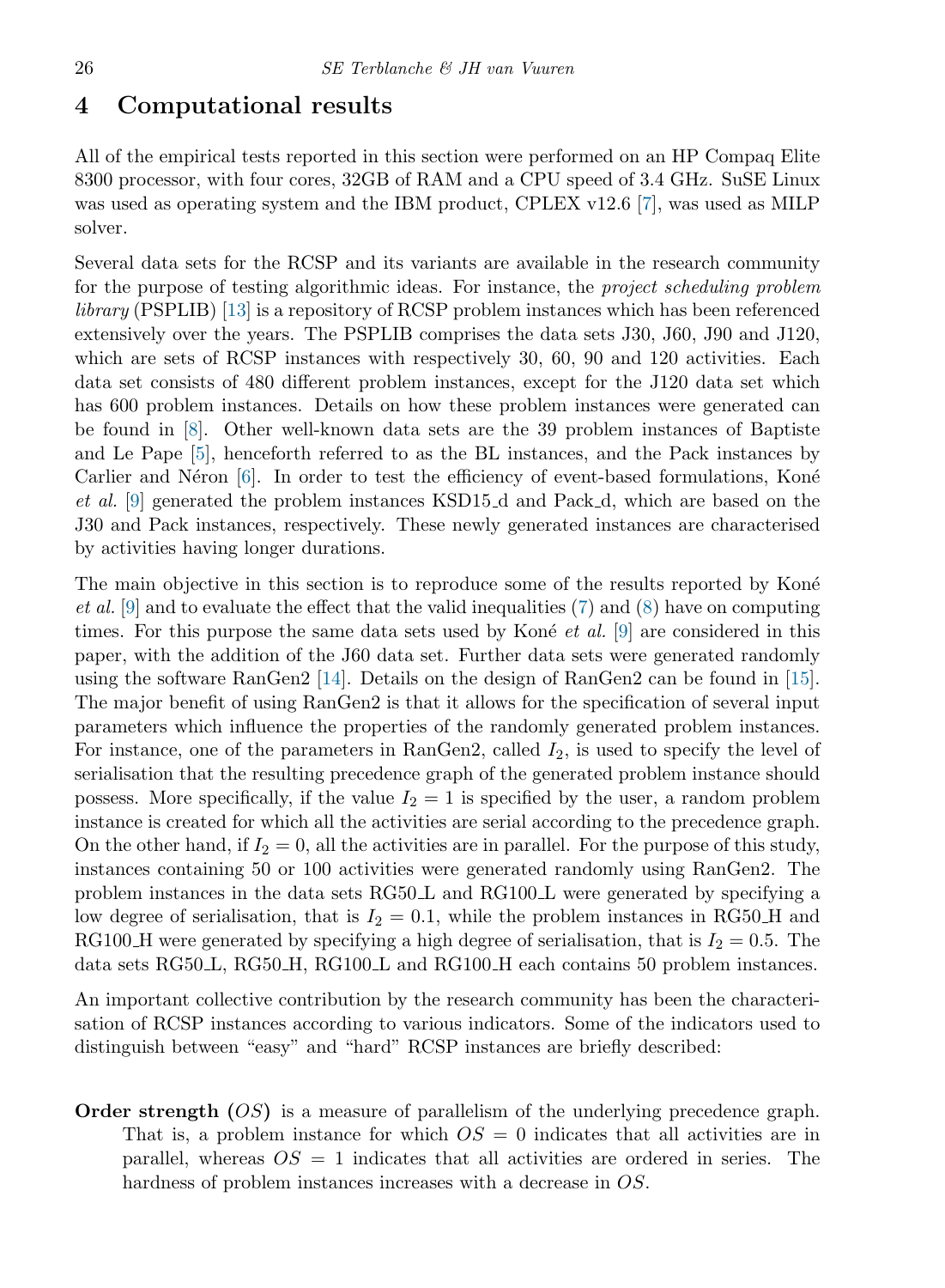- Network complexity  $(NC)$  is the average number of incident arcs per node in the precedence graph. Higher levels of NC are associated with harder problem instances.
- Resource factor (RF) measures the average number of resources required per activity. It has been observed empirically that  $RF$  increases with an increase in the hardness of problem instances.
- Resource strength  $(RS)$  is a measure which combines resource requirements per activity and peak resource demand due to a precedence feasible schedule based on the earliest start times of activities. Problem instances for RS close to zero are considered much harder than problem instances for which RS is close to one.
- Disjunction ratio (DR) provides an indication of how many activities may be scheduled in parallel by taking resource requirements and precedence relations into account. Highly disjunctive problem instances are considered to be easier than cumulative instances that have a lower disjunction ratio.

Table [1](#page-6-0) contains a summary of the statistics for the above indicators calculated for all of the problem instances considered in this paper. The hardest set of instances, according to the DR indicator, are the BL instances followed by the Pack d, J60, Pack, KSD15 d and J30 instances. The DR values for the randomly generated data sets  $RG50L$ ,  $RG50H$ , RG100 L and RG100 H are much higher and it may appear that all of these instances are easy. The RG50<sub>L</sub> and RG100<sub>L</sub> data sets, which were generated according to a low degree of serialisation, however, exhibit relatively low OS values and very low RS values, which may suggest a higher degree of difficulty.

<span id="page-6-0"></span>

|                 |                 |      | OS             |      | NC       |              | RF             |      | RS       |      | DR             |
|-----------------|-----------------|------|----------------|------|----------|--------------|----------------|------|----------|------|----------------|
| Data set        | $\#$ activities | avg  | $\sigma$       | avg  | $\sigma$ | avg          | $\sigma$       | avg  | $\sigma$ | avg  | $\sigma$       |
| J30             | 30              | 0.52 | 0.09           | 1.81 | 0.26     | 0.63         | 0.28           | 0.62 | 0.29     | 0.56 | 0.11           |
| J <sub>60</sub> | 60              | 0.4  | 0.08           | 1.81 | 0.25     | 0.63         | 0.28           | 0.6  | 0.29     | 0.41 | 0.09           |
| BL              | 22-27           | 0.34 | 0.07           | 1.67 | 0.13     | 0.66         | 0.06           | 0.34 | 0.09     | 0.34 | 0.07           |
| Pack            | 17-35           | 0.23 | 0.07           | 1.61 | 0.06     | $\mathbf{1}$ | $\Omega$       | 0.17 | 0.08     | 0.44 | 0.19           |
| $KSD15_d$       | 15              | 0.47 | 0.06           | 1.79 | 0.2      | 0.63         | 0.28           | 1    | 0.77     | 0.51 | 0.1            |
| Pack d          | 17-35           | 0.23 | 0.07           | 1.84 | 0.27     | $\mathbf{1}$ | $\Omega$       | 0.17 | 0.07     | 0.45 | 0.2            |
| RG50H           | 50              | 0.92 | 0.01           | 1.91 | 0.07     | 1            | $\Omega$       | 0.26 | 0.69     | 0.99 | $\Omega$       |
| $RG50_L$        | 50              | 0.38 | 0.01           | 4.57 | 0.12     | $\mathbf{1}$ | $\Omega$       | 0.03 | 0.02     | 0.93 | 0.01           |
| $RG100-H$       | 100             | 0.96 | $\theta$       | 1.89 | 0.04     | 1            | $\theta$       | 0.1  | 0.35     | 0.99 | $\theta$       |
| RG100L          | 100             | 0.65 | $\overline{0}$ | 5.84 | 0.04     | 1            | $\overline{0}$ | 0.01 | 0.016    | 0.96 | $\overline{0}$ |

Table 1: Tractability indicators for the RCSP instances considered in this paper.

For the purpose of reporting computational results, the resource flow formulation of the RCSP given by  $(1)$ – $(8)$  is denoted by RF. The abreviation RFX is used to refer to the resource flow formulation that excludes the valid inequalities, that is, the formulation given by  $(1)$ – $(6)$ . In order to measure the effect of employing the RGE heuristic, the notation  $RFX+RGE(\gamma)$  and  $RF+RGE(\gamma)$  are used to refer to the combination of the RFX formulation and the RF formulation with the use of the RGE heuristic, respectively. Gap limits of  $\gamma = 0\%$ ,  $\gamma = 50\%$  and  $\gamma = 100\%$  are considered.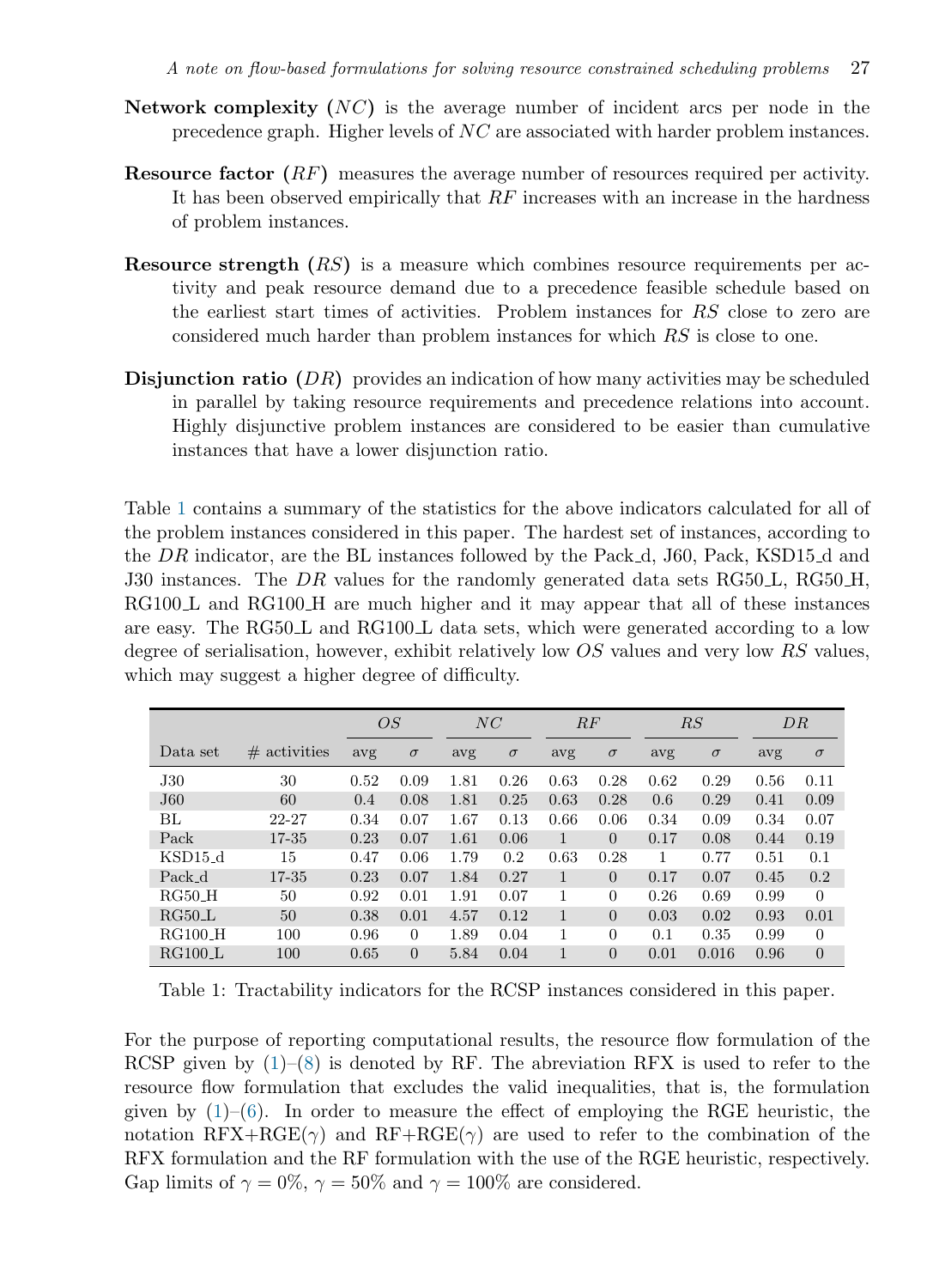The first set of results is provided in Table [2](#page-8-0) for the same problem instances that were considered in [\[9\]](#page-13-2). For the J30 data set, both the RFX and the RF formulations were successful in solving 75% of the problem instances to optimality. The average time it took to solve the RFX formulation is 19.1 seconds compared to the 27.8 seconds that it took the RF formulation. In the case of the BL problem instances, the RF formulation facilitated the solution of 15% of the instances to optimality, compared to the 13% solved by the RFX formulation. The average gap obtained for the RFX formulation, however, is 18.6% compared to the 19.6% achieved by the RF formulation. The results obtained for the "easier" KSD15 d instances show that the RF formulation performs better than the RFX formulation overall. For both the Pack and Pack d problem instances the RFX performed better again. It allowed for the computation of solutions exhibiting, on average, a gap of 59.7% and 44.6%, respectively, compared to the RF obtaining average gaps of 62.6% and 49.3%, respectively.

Some improvements were observed when applying the RGE heuristic. For instance, in the case of the J30 problem instances, the average time required by the RFX+RGE(100%) to solve the same number of instances to optimality is 14.9 seconds vs. 19.1 seconds when applying only the RFX formulation. In the case of BL, 18% of the problem instances were solved to optimality according to the RFX+RGE(100%) formulation, compared to only 13% when applying the RFX. No improvements were, however, observed for the Pack and the KSD 15 problem instances and a marginal improvement in the average gap was obtained for the Pack d instances.

The main conclusion drawn from the first set of results provided in Table [2](#page-8-0) is that there is merit to excluding the directional and transitivity inequalities  $(7)-(8)$  $(7)-(8)$  $(7)-(8)$  from the resource flow-based RCSP formulation. This may have an effect on the conclusions made by, for instance, Koné *et al.* [\[9\]](#page-13-2) with respect to the success of event-based formulations over resource-flow formulations which include the directional and transitivity inequalities  $(7)$ – $(8)$ . The results that follow for the remaining problem instances considered in this paper are even more convincing in this regard.

The significance of excluding the directional and transitivity inequalities  $(7)-(8)$  $(7)-(8)$  $(7)-(8)$  from the RCSP problem formulation is clearly demonstrated by the results for the J60 data set in Table [3.](#page-9-0) Adopting the RFX formulation, a total of 67% of the J60 problem instances were solved to optimality, compared to 23% for the RF formulation. Further improvements were achieved by employing RFX+RGE(50%) in which an average gap of 9.4% was achieved by generating feasible solutions to all of the problem instances, compared to 9.7% in the case of the plain RFX formulation.

Although the RFX formulation is outperformed by the RF formulation in the case of the "easier" RG50 H and RG100 H problem instances, very promising results are obtained for the "harder" RG50 L and RG100 L problem instances. The RFX allowed for the solution of 46% of the RG50 L problem instances, whereas the RF could not facilitate the solution of any of the problem instances to optimality. Improvements were once again achieved by  $RFX+RGE(50\%)$  in which case an average gap of 5.2% was obtained by generating feasible solutions to all of the problem instances, compared to 6.9% in the case of the plain RFX formulation. Although none of the RG100 L problem instances could be solved to optimality, the benefits of applying RFX are still clearly visible by considering that an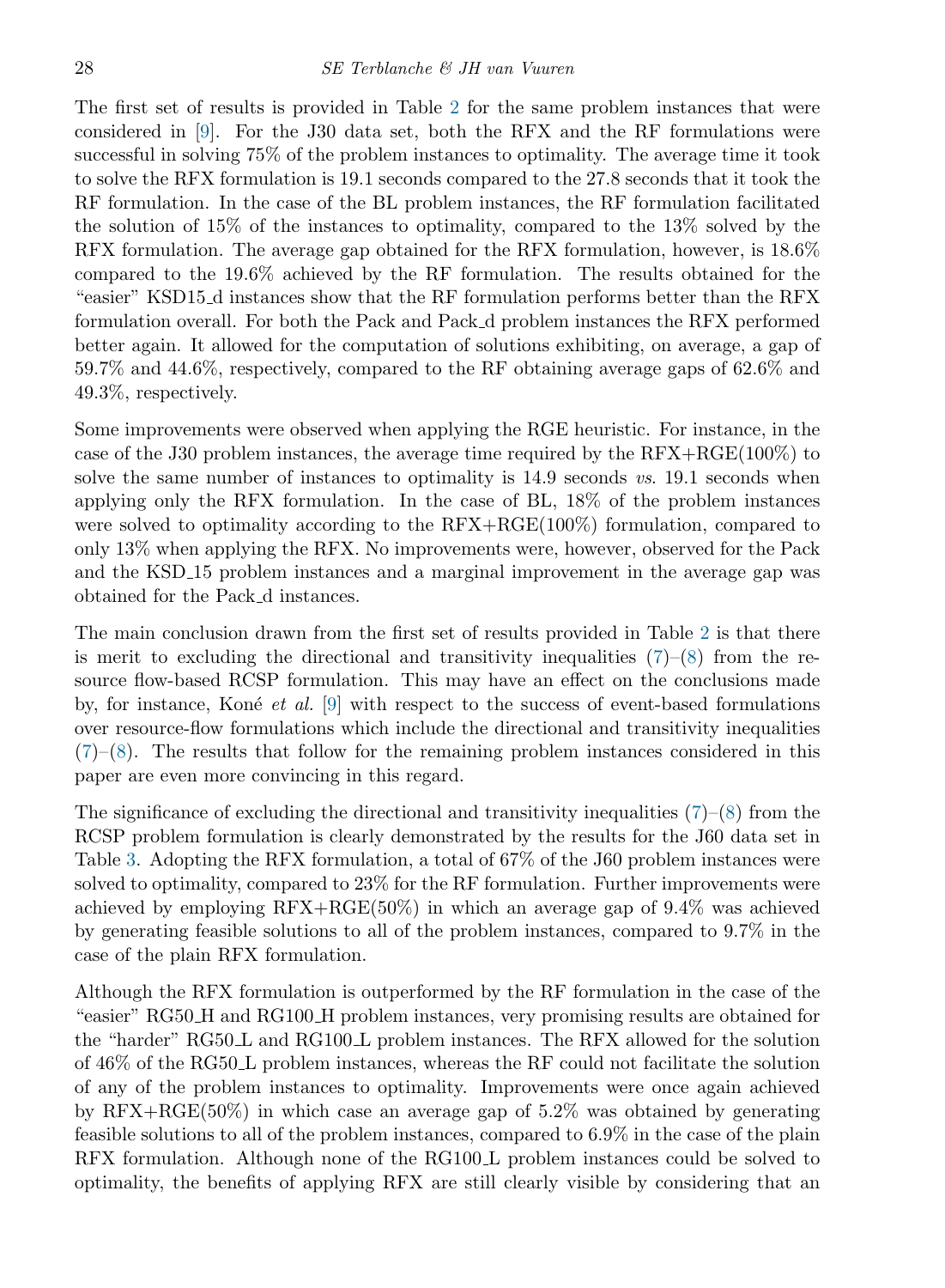<span id="page-8-0"></span>

|          |                         | Solved to optimality    |                         | Feasible solution     |                  |  |
|----------|-------------------------|-------------------------|-------------------------|-----------------------|------------------|--|
| Data set | Formulation             | $\#$ Instances $(\%)$   | Time $(s)$              | $\#$ Instances $(\%)$ | Gap $(\%)$       |  |
| J30      | $\operatorname{RFX}$    | 75                      | 19.1                    | 100                   | $5.8\,$          |  |
|          | $RFX+RGE(0\%)$          | $75\,$                  | $13.8\,$                | $98\,$                | $\overline{5}$   |  |
|          | $RFX+RGE(50\%)$         | $75\,$                  | 18.7                    | 100                   | 5.7              |  |
|          | $RFX+RGE(100\%)$        | $75\,$                  | 14.9                    | $100\,$               | $5.8\,$          |  |
|          | RF                      | $75\,$                  | 27.8                    | 100                   | 6.8              |  |
|          | $RF+RGE(0\%)$           | $75\,$                  | 19.1                    | $98\,$                | $5.7\,$          |  |
|          | $RF+RGE(50\%)$          | 74                      | 25                      | 100                   | $6.8\,$          |  |
|          | $RF+RGE(100\%)$         | $75\,$                  | $29.2\,$                | $100\,$               | $6.8\,$          |  |
| BL       | RFX                     | $\overline{13}$         | 118.8                   | 100                   | 18.6             |  |
|          | $RFX+RGE(0\%)$          | 13                      | 121.7                   | $13\,$                | $\boldsymbol{0}$ |  |
|          | $RFX+RGE(50\%)$         | 15                      | 93.5                    | 100                   | 19.1             |  |
|          | $RFX+RGE(100\%)$        | $18\,$                  | $124.5\,$               | $100\,$               | 18.6             |  |
|          | RF                      | 15                      | 220.4                   | 100                   | 19.6             |  |
|          | $RF+RGE(0\%)$           | 13                      | $126.8\,$               | $13\,$                | $\boldsymbol{0}$ |  |
|          | $RF+RGE(50\%)$          | $15\,$                  | 212.8                   | 100                   | 20.2             |  |
|          | $RF+RGE(100\%)$         | 15                      | 200.4                   | 100                   | 19.8             |  |
| Pack     | RFX                     | $\overline{0}$          |                         | 100                   | 59.7             |  |
|          | $RFX+RGE(0\%)$          | $\overline{0}$          |                         | $18\,$                | 31.2             |  |
|          | $RFX+RGE(50\%)$         | $\overline{0}$          |                         | 41                    | 43.9             |  |
|          | $RFX+RGE(100\%)$        | $\overline{0}$          | $\frac{1}{1}$           | 100                   | 59.8             |  |
|          | RF                      | $\overline{0}$          |                         | 100                   | 62.6             |  |
|          | $RF+RGE(0\%)$           | $\overline{0}$          |                         | 18                    | 30.7             |  |
|          | $RF+RGE(50\%)$          | $\overline{0}$          |                         | 41                    | 44.5             |  |
|          | $RF+RGE(100\%)$         | $\boldsymbol{0}$        |                         | 100                   | 62.7             |  |
| $KSD_15$ | $\overline{\text{RFX}}$ | 96                      | 6.7                     | 100                   | 0.9              |  |
|          | $RFX+RGE(0\%)$          | 96                      | 5.8                     | 100                   | 0.9              |  |
|          | $RFX+RGE(50\%)$         | 96                      | $\overline{\mathbf{5}}$ | 100                   | 0.9              |  |
|          | $RFX+RGE(100\%)$        | $20\,$                  | 3.2                     | $21\,$                | $\rm 0.3$        |  |
|          | RF                      | $99\,$                  | 6.9                     | 100                   | 0.1              |  |
|          | $RF+RGE(0\%)$           | 99                      | $8\,$                   | 100                   | $0.1\,$          |  |
|          | $RF+RGE(50\%)$          | 99                      | $\overline{7}$          | 100                   | $\rm 0.2$        |  |
|          | $RF+RGE(100\%)$         | $21\,$                  | $5.5\,$                 | $21\,$                | $\boldsymbol{0}$ |  |
| Pack_d   | RFX                     | $\overline{9}$          | $\overline{0.3}$        | $\overline{96}$       | 44.6             |  |
|          | $RFX+RGE(0\%)$          | $\sqrt{ }$              | 0.2                     | 16                    | 12.6             |  |
|          | $RFX+RGE(50\%)$         | $\overline{\mathbf{7}}$ | 0.3                     | 43                    | 28.2             |  |
|          | $RFX+RGE(100\%)$        | 9                       | 0.4                     | 96                    | $44.5\,$         |  |
|          | RF                      | $\boldsymbol{9}$        | 7.7                     | 96                    | 49.3             |  |
|          | $RF+RGE(0\%)$           | $\sqrt{ }$              | $1.8\,$                 | 16                    | 12.2             |  |
|          | $RF+RGE(50\%)$          | $\overline{7}$          | $3.2\,$                 | 43                    | 30 <sup>°</sup>  |  |
|          | $RF+RGE(100\%)$         | $\boldsymbol{9}$        | 7.7                     | 96                    | 49.7             |  |

Table 2: The effect of the directional and transitivity inequalities  $(7)-(8)$  $(7)-(8)$  $(7)-(8)$  on computing times for the problem instances considered in [\[9\]](#page-13-2).

average gap of 32.6% was obtained for all of the cases for which at least one feasible solution could be computed. Feasible solutions could be computed for only 96% of the RG100 L problem instances according to the RF formulation.

The distinction between "easy" and "hard" instances for the RG50 and RG100 data sets are only based on the level of OS. That is, the easier problem instances RG50 H and RG100 H are associated with higher  $OS$  levels, while the harder instances RG50 L and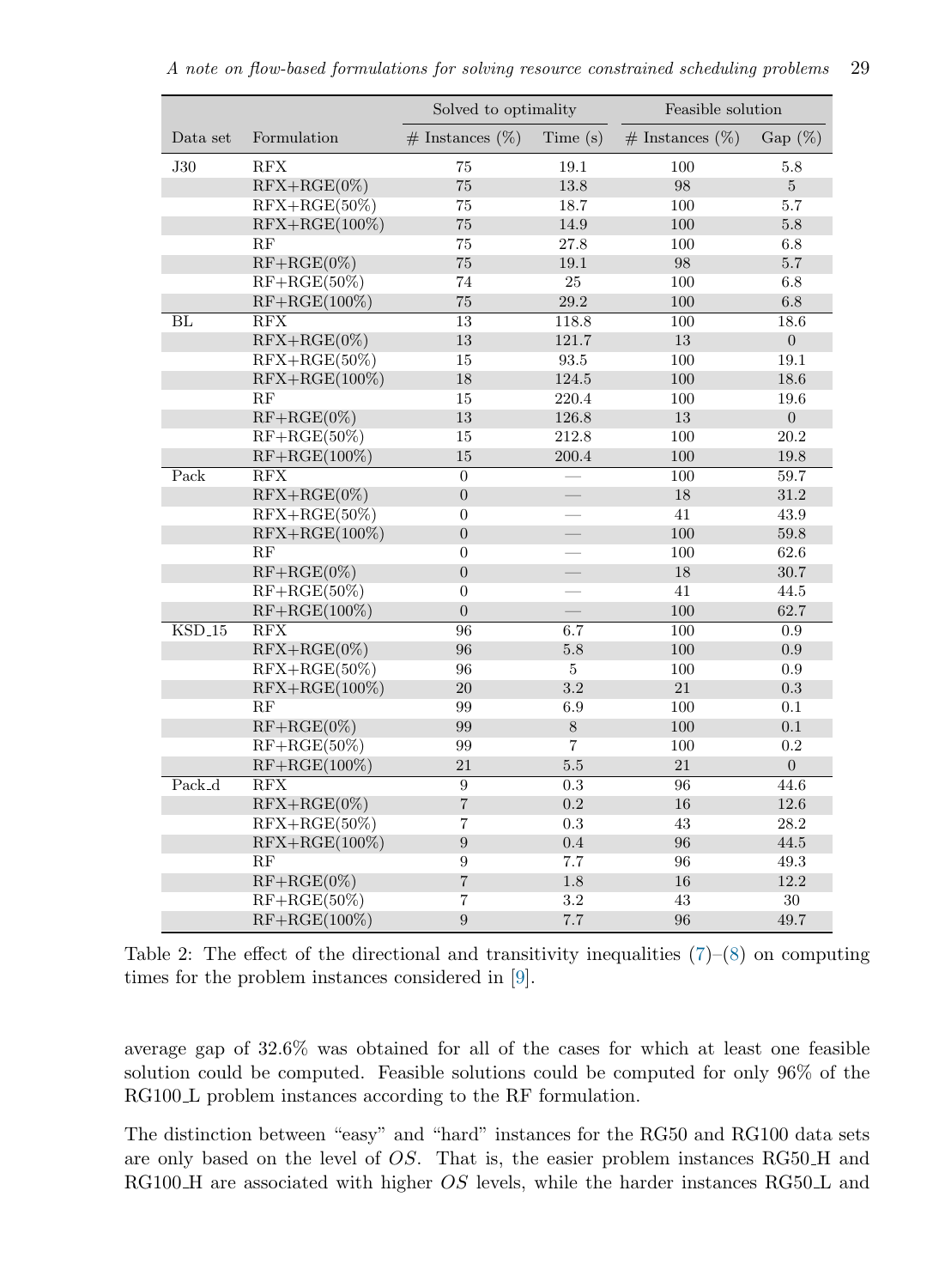<span id="page-9-0"></span>

|                              |                         | Solved to optimality  |                          | Feasible solution     |                  |
|------------------------------|-------------------------|-----------------------|--------------------------|-----------------------|------------------|
| Data set                     | Formulation             | $\#$ Instances $(\%)$ | Time(s)                  | $\#$ Instances $(\%)$ | Gap $(\%)$       |
| J60                          | RFX                     | 67                    | 50                       | 100                   | 9.7              |
|                              | $RFX+RGE(0\%)$          | 66                    | $21.6\,$                 | $78\,$                | 1.4              |
|                              | $RFX+RGE(50\%)$         | 66                    | 35.9                     | 100                   | 9.4              |
|                              | $RFX+RGE(100\%)$        | 66                    | 37.9                     | 100                   | 9.6              |
|                              | RF                      | 23                    | 146.9                    | 73                    | 37.1             |
|                              | $RF+RGE(0\%)$           | 45                    | $30.5\,$                 | 78                    | $5.2\,$          |
|                              | $RF+RGE(50\%)$          | $30\,$                | 128                      | 100                   | 29.4             |
|                              | $RF+RGE(100\%)$         | 27                    | 144.2                    | 92                    | 31.6             |
| $RG50_H$                     | RFX                     | 100                   | $\mathbf 1$              | 100                   | $\boldsymbol{0}$ |
|                              | $RFX+RGE(0\%)$          | 100                   | 4.1                      | 100                   | $\boldsymbol{0}$ |
|                              | $RFX+RGE(50\%)$         | 100                   | 3.9                      | 100                   | $\overline{0}$   |
|                              | $RFX+RGE(100\%)$        | 100                   | $3.5\,$                  | 100                   | $\boldsymbol{0}$ |
|                              | RF                      | 100                   | 0.5                      | $100\,$               | $\boldsymbol{0}$ |
|                              | $RF+RGE(0\%)$           | 100                   | 4.4                      | 100                   | $\overline{0}$   |
|                              | $RF+RGE(50\%)$          | 100                   | 3.9                      | 100                   | $\boldsymbol{0}$ |
|                              | $RF+RGE(100\%)$         | 100                   | $3.5\,$                  | 100                   | $\boldsymbol{0}$ |
| $RG50\_L$                    | RFX                     | 46                    | 201.6                    | 100                   | 6.9              |
|                              | $RFX+RGE(0\%)$          | 34                    | 140.5                    | 42                    | 1.1              |
|                              | $RFX+RGE(50\%)$         | 38                    | 180.5                    | 100                   | 5.2              |
|                              | $RFX+RGE(100\%)$        | 42                    | 132.6                    | 90                    | $7.6\,$          |
|                              | RF                      | $\boldsymbol{0}$      |                          | 96                    | 62.5             |
|                              | $RF+RGE(0\%)$           | 12                    | 136.9                    | 42                    | 8.9              |
|                              | $RF+RGE(50\%)$          | $\boldsymbol{0}$      |                          | 100                   | 45.4             |
|                              | $RF+RGE(100\%)$         | $\overline{0}$        |                          | 88                    | 57.4             |
| $RG100_H$                    | $\overline{\text{RFX}}$ | 100                   | $\!\!\!\!\!8.9$          | 100                   | $\overline{0}$   |
|                              | $RFX+RGE(0\%)$          | 76                    | $93.3\,$                 | 76                    | 0.7              |
|                              | $RFX+RGE(50\%)$         | 80                    | 79.2                     | 80                    | 2.1              |
|                              | $RFX+RGE(100\%)$        | 80                    | 75.5                     | 80                    | $1.9\,$          |
|                              | RF                      | 100                   | $2.9\,$                  | 100                   | $\boldsymbol{0}$ |
|                              | $RF+RGE(0\%)$           | 76                    | 94.7                     | 76                    | 1.3              |
|                              | $RF+RGE(50\%)$          | 80                    | 79.1                     | 80                    | $2.4\,$          |
|                              | $RF+RGE(100\%)$         | 80                    | 75.1                     | 80                    | $1.7\,$          |
| $\overline{\text{RG100\_L}}$ | $\overline{\text{RFX}}$ | $\overline{0}$        | $\overline{\phantom{0}}$ | 100                   | 32.6             |
|                              | $RFX+RGE(0\%)$          | $\boldsymbol{0}$      |                          | $30\,$                | $\boldsymbol{9}$ |
|                              | $RFX+RGE(50\%)$         | $\boldsymbol{0}$      |                          | 100                   | 27.8             |
|                              | $RFX+RGE(100\%)$        | $\overline{0}$        |                          | 90                    | $27.8\,$         |
|                              | RF                      | $\boldsymbol{0}$      |                          | 96                    | 87               |
|                              | $RF+RGE(0\%)$           | $\boldsymbol{0}$      | $\frac{1}{2}$            | $30\,$                | $10.2\,$         |
|                              | $RF+RGE(50\%)$          | $\boldsymbol{0}$      |                          | 100                   | 55.7             |
|                              | $RF+RGE(100\%)$         | $\overline{0}$        |                          | 90                    | 69.1             |

Table 3: The effect of the directional and transitivity inequalities  $(7)-(8)$  $(7)-(8)$  $(7)-(8)$  on computing times for the remaining problem instances.

RG100 $\bot$  are associated with lower  $OS$  levels. From the above results it is therefore reasonable to assume that improvements in computing times may be expected for problem instances characterised by low OS values if the directional and transitivity inequalities [\(7\)](#page-2-6)–[\(8\)](#page-2-7) are excluded. As indicated in Table [1,](#page-6-0) all of the RG50 and RG100 instances are considered easy when measured according to the DR tractability indicator. The question raised here is whether the RFX is effective for problem instances characterised by a low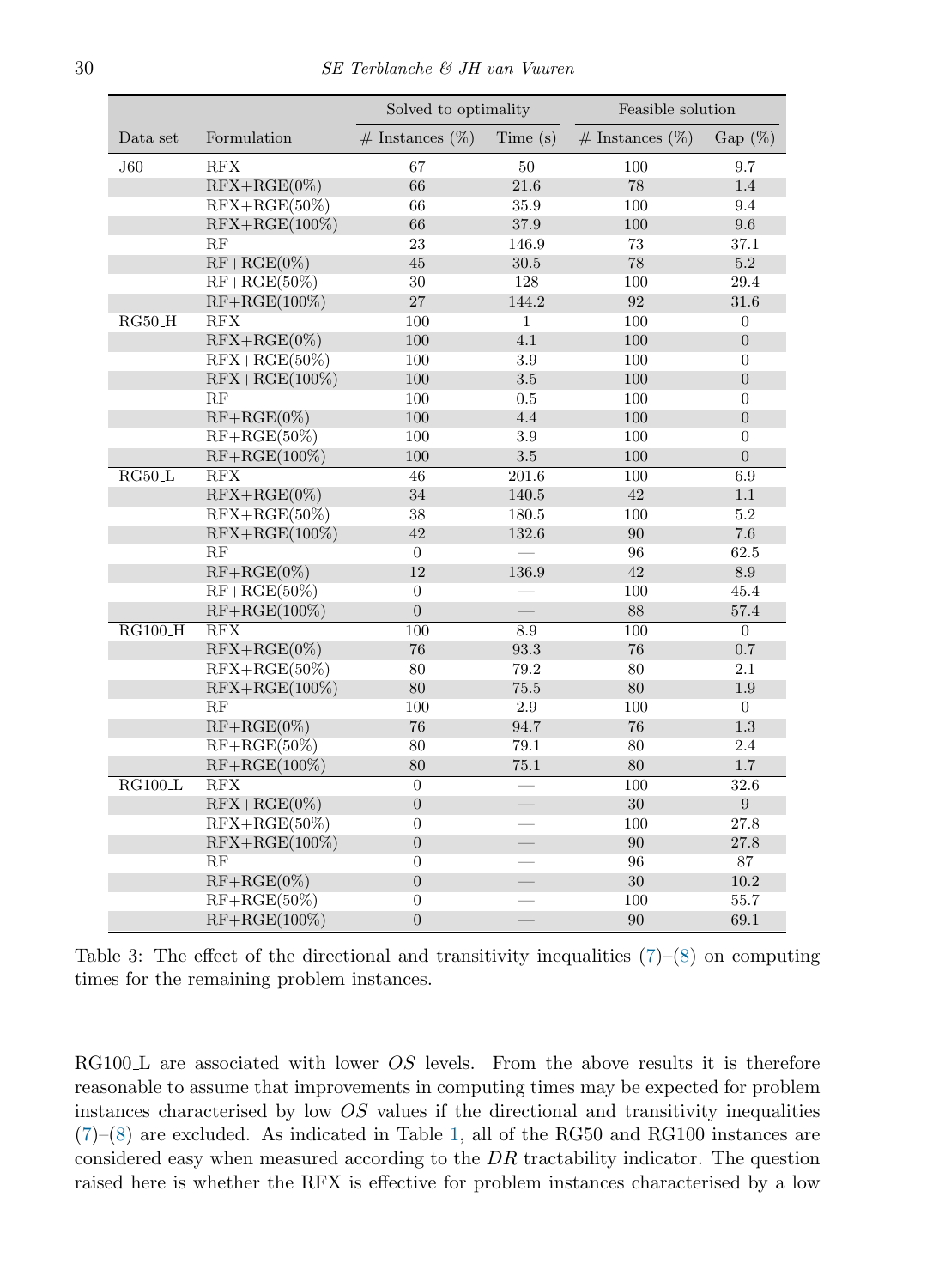DR value. The results of Table [2](#page-8-0) may hint at the contrary considering that the RF outperformed the RFX in the case of the BL data set, which is considered to be the hardest since it has the lowest average  $DR$  value. In order to explore this further, attention is drawn to the positive results obtained for the J60 problem instances. The effectiveness of the RFX in respect of the J60 problem instances is analysed with respect to different levels of DR. More specifically, the ranges  $[0, \mu - \sigma]$  and  $[\mu + \sigma, 1]$  are applied as filters on DR values in order to create the segments J60 L and J60 H, which correspond to J60 instances with a low DR value (hard) and J60 instances with a high  $DR$  value (easy), respectively. The resulting number of activities in the J60 L data set is 106 with an average  $DR$  value of 0.29. For the J60 H data set, the resulting number of activities is 88 with an average DR value of 0.54.

Positive results are reported in Table [4](#page-10-0) for the J60 L and J60 H problem instances. By making use of the RFX formulation, which excludes the directional and transitivity inequalities  $(7)-(8)$  $(7)-(8)$  $(7)-(8)$ , 73% of the total number of J60 $\bot$  instances are solved to optimality. For the RF formulation, which includes the directional and transitivity inequalities  $(7)-(8)$  $(7)-(8)$  $(7)-(8)$ , only 44% of the instances are solved to optimality. It is also encouraging to note that the application of  $RFX + GRE(50\%)$  improves the average gap, managing to generate feasible solutions for all of the problem instances, with an average gap of  $6.2\%$  vs. the  $6.8\%$  gap achieved according to the plain RFX formulation without the heuristic. Results for the J60 H data set are also positive, showing that 49% of the instances are solved to optimality according to the RFX vs. 30% when applying the RF.

<span id="page-10-0"></span>

|                             |                  | Solved to optimality  |         | Feasible solution     |           |
|-----------------------------|------------------|-----------------------|---------|-----------------------|-----------|
| Data set                    | Formulation      | $\#$ Instances $(\%)$ | Time(s) | $\#$ Instances $(\%)$ | $Gap(\%)$ |
| $J60$ _L                    | <b>RFX</b>       | 73                    | 21.3    | 100                   | 6.8       |
| $ J60 \text{L}  = 106$      | $RFX+RGE(0\%)$   | 74                    | 39      | 88                    | 1.2       |
| $\overline{\mu(DR)} = 0.29$ | $RFX+RGE(50\%)$  | 73                    | 34.6    | 100                   | 6.2       |
| $\sigma(DR) = 0.02$         | $RFX+RGE(100\%)$ | 19                    | 172     | 100                   | 6.6       |
|                             | RF               | 44                    | 11.3    | 77                    | 50.5      |
|                             | $RF+RGE(0\%)$    | 25                    | 155.1   | 88                    | 6         |
|                             | $RF+RGE(50\%)$   | 19                    | 114.7   | 100                   | 29.8      |
|                             | $RF+RGE(100\%)$  | $\overline{0}$        |         | 97                    | 38.6      |
| $J60-H$                     | RFX              | 49                    | 54.2    | 100                   | 18.1      |
| $ J60_F  = 88$              | $RFX+RGE(0\%)$   | 49                    | 26.1    | 59                    | 2         |
| $\mu(DR) = 0.54$            | $RFX+RGE(50\%)$  | 48                    | 33.3    | 100                   | 17.6      |
| $\sigma(DR) = 0.03$         | $RFX+RGE(100\%)$ | 47                    | 24.8    | 100                   | 17.8      |
|                             | RF               | 30                    | 136.6   | 77                    | 28.6      |
|                             | $RF+RGE(0\%)$    | 36                    | 32.7    | 59                    | 5.5       |
|                             | $RF+RGE(50\%)$   | 31                    | 101.2   | 100                   | 33.8      |
|                             | $RF+RGE(100\%)$  | 27                    | 90.3    | 84                    | 30.4      |

Table 4: The effect of the directional and transitivity inequalities  $(7)-(8)$  $(7)-(8)$  $(7)-(8)$  on computing times for the J60 $\bot$  and J60 $\bot$ H segments based on the DR ranges  $[0, \mu - \sigma]$  and  $[\mu + \sigma, 1]$ , respectively.

Although the average DR values for the two segments  $J60<sub>L</sub>$  and  $J60<sub>L</sub>$  are lower than that of the BL data set, the average  $RS$  values are higher. A further analysis involves refining the segments J60.L and J60.H in such a way that they represent problem instances with both low DR and low RS values. For this purpose, the ranges  $[0, \mu - \frac{1}{3}]$  $\frac{1}{3}\sigma$ ] and  $\left[\mu+\frac{1}{3}\right]$  $\frac{1}{3}\sigma$ , 1]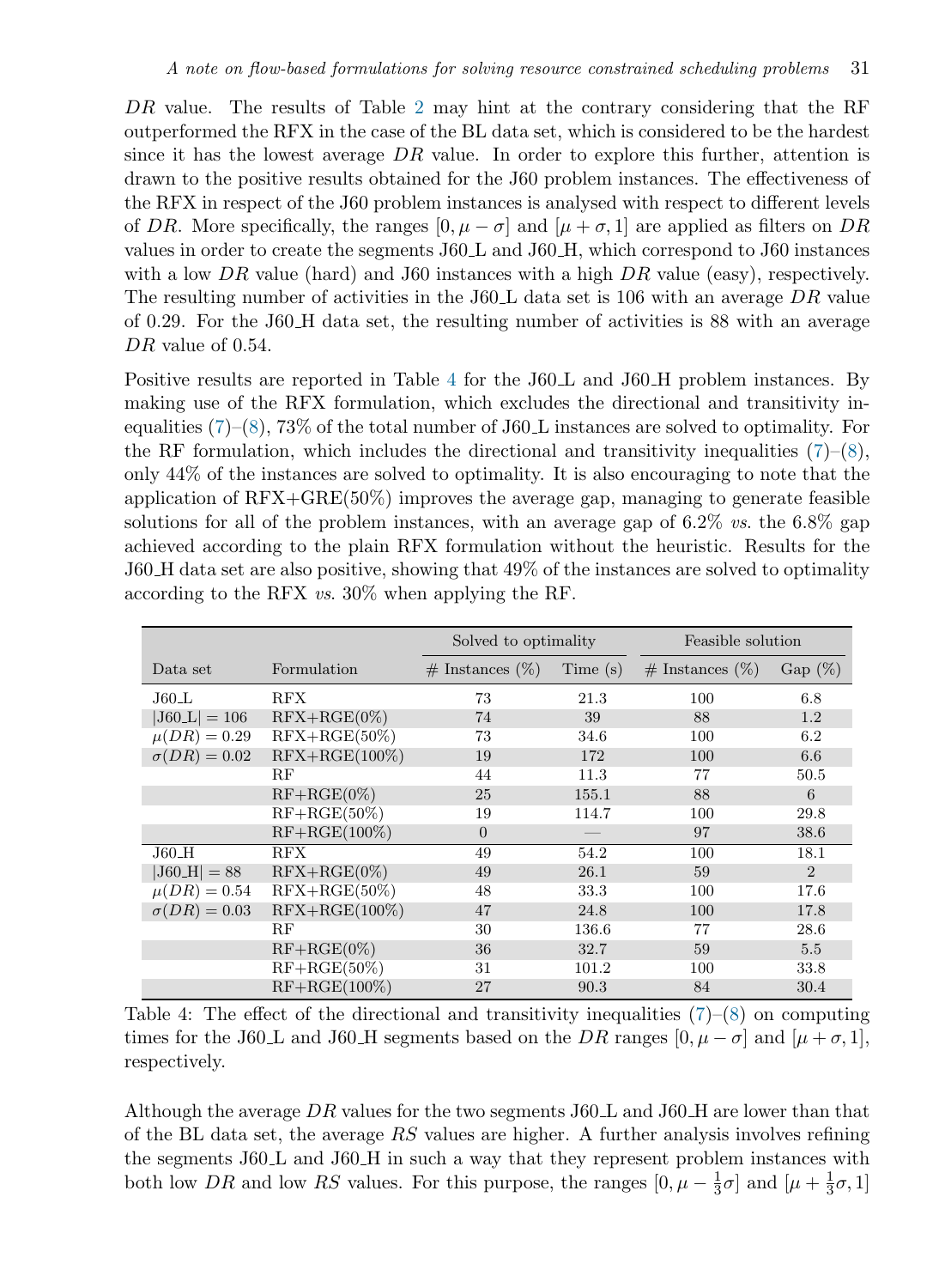were applied as filters on RS values for each of the J60 problem instances, in addition to the DR filters  $[0, \mu - \sigma]$  and  $[\mu + \sigma, 1]$ . The motivation for the choice of filters is to obtain a reasonably sized J60. L segment for which both the average  $DR$  and average RS are lower than that of the BL data set. The resulting number of activities in the refined  $J60L$  is 19, with an average DR value of 0.29 and an average RS value of 0.3. For the J60 H data set the resulting number of activities is 25, with an average DR value of 0.52 and an average RS value of 0.84.

Results for the refined J60 L and J60 H problem instances are reported in Table [5.](#page-11-0) The results show that by adopting the RFX formulation, 11% of the total number of J60 L instances are solved to optimality. The RF formulation, which includes the directional and transitivity inequalities  $(7)$ – $(8)$ , does not produce any optimal solution for any of the J60 L problem instances. Although feasible solutions are obtained for all of the J60 L problem instances by making use of the RF formulation, the average gap is more than double the average gap obtained by the RFX. Results for the J60 H data set are also positive, showing that 96% of the instances are solved to optimality according to the RFX  $vs. 72\%$  when applying RF.

<span id="page-11-0"></span>

|                  |                  | Solved to optimality  |         | Feasible solution     |                |
|------------------|------------------|-----------------------|---------|-----------------------|----------------|
| Data set         | Formulation      | $\#$ Instances $(\%)$ | Time(s) | $\#$ Instances $(\%)$ | $Gap (\%)$     |
| $J60 \perp$      | <b>RFX</b>       | 11                    | 59.7    | 100                   | 32.9           |
| $ J60 \_L  = 19$ | $RFX+RGE(0\%)$   | 11                    | 24      | 100                   | 8.5            |
| $\mu(DR) = 0.29$ | $RFX+RGE(50\%)$  | 11                    | 41.5    | 42                    | 31.7           |
| $\mu(RS) = 0.3$  | $RFX+RGE(100\%)$ | 11                    | 76.6    | 100                   | 32.6           |
|                  | RF               | $\theta$              |         | 100                   | 76.6           |
|                  | $RF+RGE(0\%)$    | $\overline{0}$        |         | 79                    | 21.5           |
|                  | $RF+RGE(50\%)$   | $\overline{0}$        |         | 42                    | 58             |
|                  | $RF+RGE(100\%)$  | $\overline{0}$        |         | 100                   | 68             |
| $J60_H$          | RFX              | 96                    | 35.8    | 100                   | $\theta$       |
| $ J60_F  = 25$   | $RFX+RGE(0\%)$   | 100                   | 14.9    | 100                   | $\overline{0}$ |
| $\mu(DR) = 0.52$ | $RFX+RGE(50\%)$  | 96                    | 27.7    | 100                   | $\overline{0}$ |
| $\mu(RS) = 0.84$ | $RFX+RGE(100\%)$ | 96                    | 18.9    | 100                   | $\overline{0}$ |
|                  | RF               | 72                    | 116.3   | 100                   | 9.8            |
|                  | $RF+RGE(0\%)$    | 84                    | 6.2     | 92                    | 1.1            |
|                  | $RF+RGE(50\%)$   | 76                    | 99.3    | 100                   | 7.1            |
|                  | $RF+RGE(100\%)$  | 68                    | 101.4   | 100                   | 9.3            |

Table 5: The effect of the directional and transitivity inequalities  $(7)-(8)$  $(7)-(8)$  $(7)-(8)$  on computing times for the refined J60 L and J60 H segments based on the DR ranges  $[0, \mu - \sigma]$  and  $[\mu + \sigma, 1]$ , and the RS ranges  $[0, \mu - \frac{1}{3}]$  $\frac{1}{3}\sigma$ ] and  $\left[\mu+\frac{1}{3}\right]$  $\frac{1}{3}\sigma$ , 1], respectively.

As a final analysis, Table [6](#page-12-9) provides the average performance measures for the RFX and heuristic combinations over all of the problem instances. At a first glance, use of the GRE heuristic does not appear to be beneficial since the RFX formulation without the heuristic achieves the highest percentage of instances solved to optimality. Note that these are averages over all of the problem instances. On closer inspection it is observed that the application of the heuristic is especially useful when considering harder problem instances. For instance, the application of RFX+RGE(50%) results in improved average gaps for the harder instances, such as J60, RG50 L and RG100 L, but not necessarily for the easier problem instances. Table [6](#page-12-9) also indicates that, on average,  $\gamma = 50\%$  may be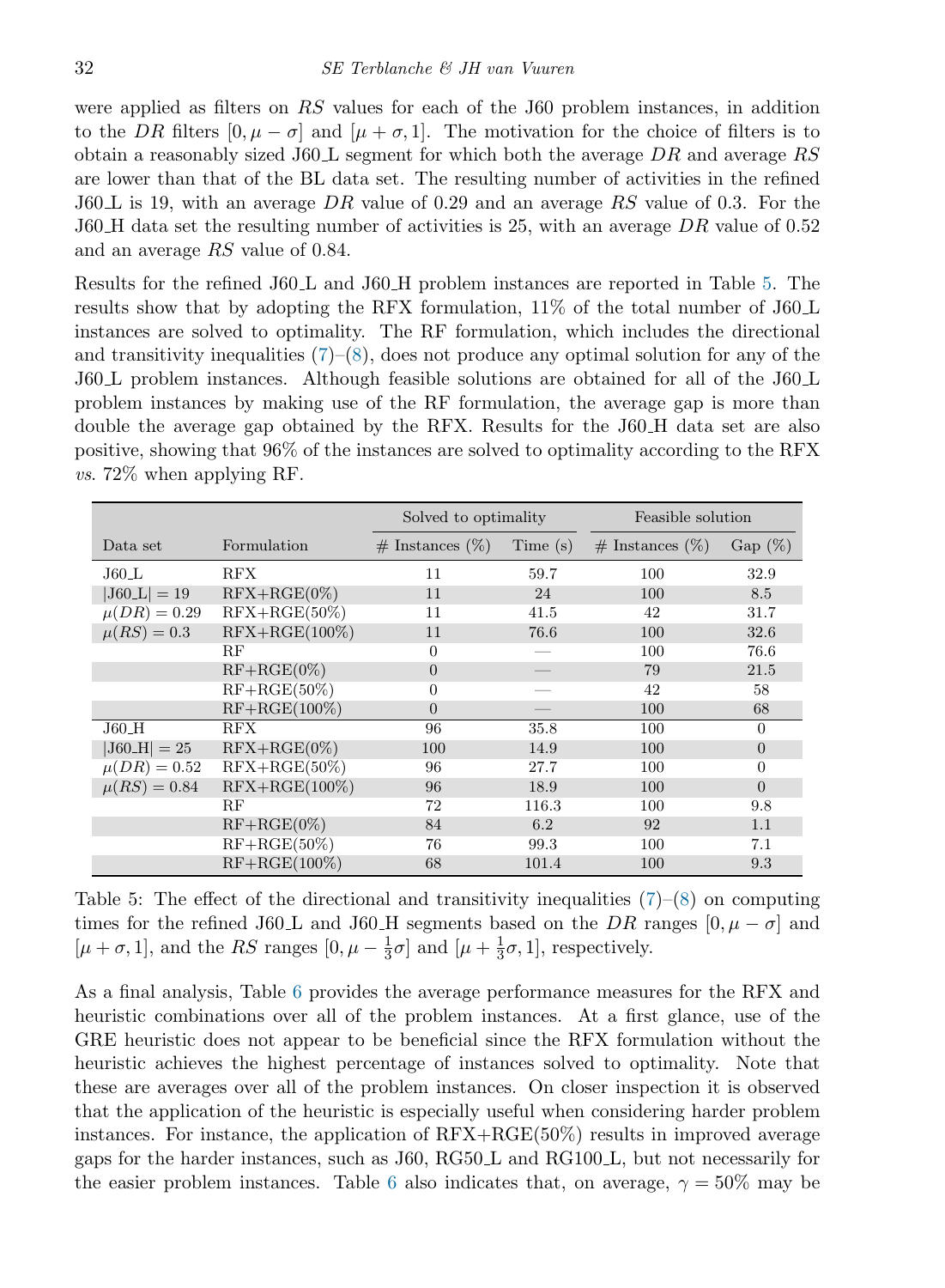|                  | Solved to optimality  |          | Feasible solution     |            |  |
|------------------|-----------------------|----------|-----------------------|------------|--|
| Formulation      | $\#$ Instances $(\%)$ | Time (s) | $\#$ Instances $(\%)$ | Gap $(\%)$ |  |
| <b>RFX</b>       | 51.6                  | 44.6     | 99.7                  | 17.3       |  |
| $RFX+RGE(0\%)$   | 48.1                  | 37.7     | 59.1                  | 5.5        |  |
| $RFX+RGE(50\%)$  | 49.0                  | 41.4     | 88.7                  | 14.0       |  |
| $RFX+RGE(100\%)$ | 43.3                  | 38.7     | 89.8                  | 16.9       |  |

<span id="page-12-9"></span>a good parameter choice since RFX+RGE(50%) solves the most instances to optimality, compared to other choices of  $\gamma$ .

Table 6: Computational results for evaluating the effectiveness of the GRE heuristic over all problem instances.

#### <span id="page-12-3"></span>5 Summary and conclusion

The primary concern of this paper has been an investigation into how directional and transitivity valid inequalities may influence computing times when included in the formulation of the flow-based RCSP. The trend emerging from the computational results shows that improved computing times may be expected when excluding these valid inequalities, especially when considering "harder" problem instances. This warrants a re-evaluation of the results presented by others which suggested that event-based RCSP formulations may perform better than resourc flow-based formulations.

As a secondary contribution, a heuristic was proposed for the purpose of generating initial feasible solutions and estimating the scheduling horison necessary for the computation of the latest start dates of the activities. Positive results were reported for specifically harder problem instances.

#### <span id="page-12-0"></span>References

- <span id="page-12-4"></span>[1] ARTIGUES C, DEMASSEY S & NÈRON E (EDS) 2008, Resource-constrained project scheduling: Models, algorithms, extensions and applications, John Wiley & Sons Inc., Hoboken (NJ).
- <span id="page-12-5"></span>[2] ARTIGUES C, LEUS R & NOBIBON FT, 2013, Robust optimization for resource-constrained project scheduling with uncertain activity durations, Flexible Services and Manufacturing Journal,  $25(1)$ , pp. 175–205.
- <span id="page-12-1"></span>[3] ARTIGUES C, MICHELON P & REUSSER S, 2003, Insertion techniques for static and dynamic resourceconstrained project scheduling, European Journal of Operational Research, 149(2), pp. 249–267.
- <span id="page-12-2"></span>[4] Artigues C & Roubellat F, 2000, A polynomial insertion algorithm in a multi-resource schedule with cumulative constraints and multiple modes, European Journal of Operational Research,  $127(2)$ , pp. 297–316.
- <span id="page-12-7"></span>[5] Baptiste P & Pape CL, 2000, Constraint propagation and decomposition techniques for highly disjunctive and highly cumulative project scheduling problems, Constraints,  $5(1)$ , pp. 119–139.
- <span id="page-12-8"></span>[6] CARLIER J & NÉRON E, 2003, On linear lower bounds for the resource constrained project scheduling problem, European Journal of Operational Research, 149(2), pp. 314–324.
- <span id="page-12-6"></span>[7] IBM, IBM ILOG CPLEX, [Online], Available from [http://www-01.ibm.com/software/commerce/](http://www-01.ibm.com/software/commerce/optimization/cplex-optimizer/) [optimization/cplex-optimizer/](http://www-01.ibm.com/software/commerce/optimization/cplex-optimizer/), [Accessed July 9th, 2015].